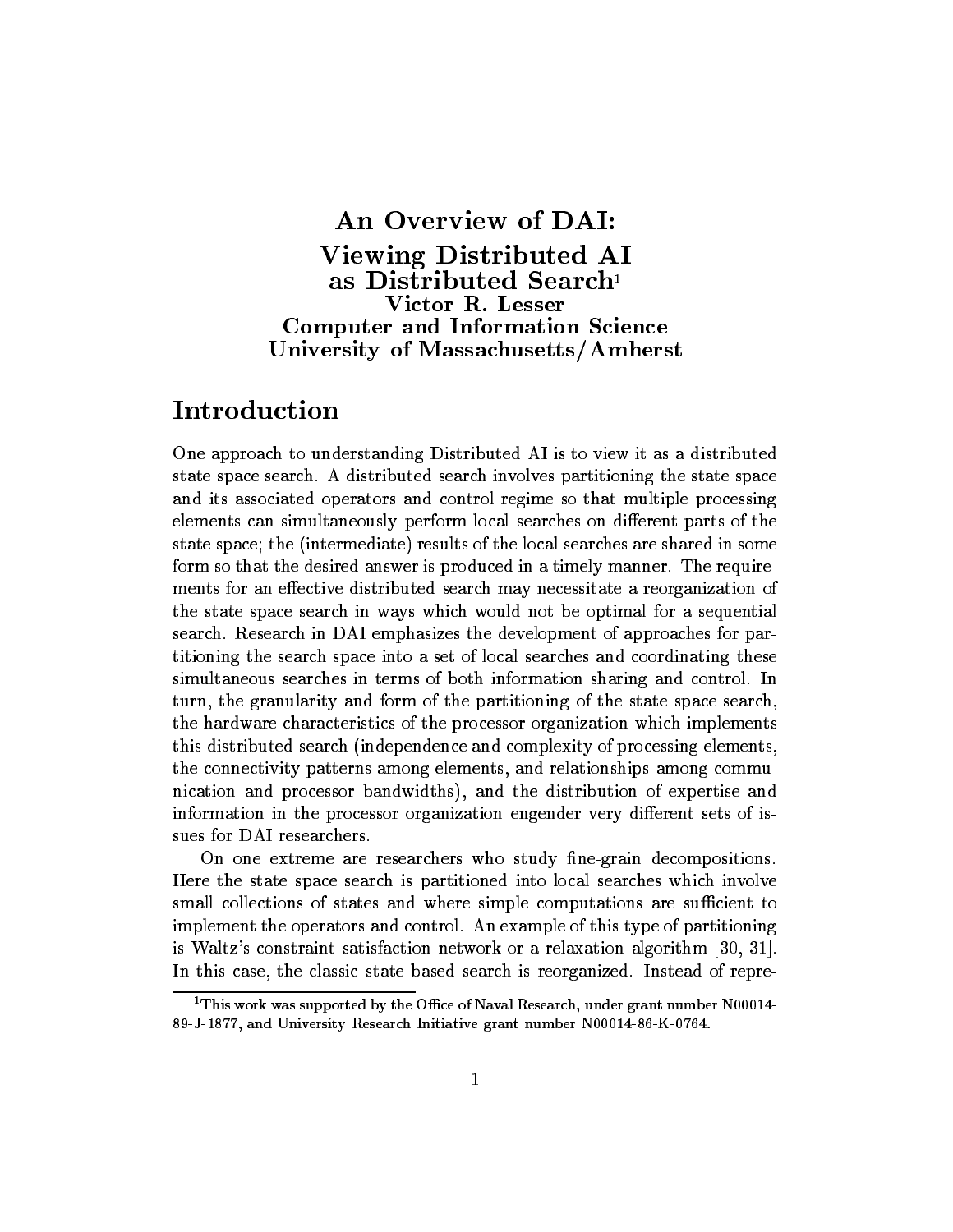senting a state in the search space as a list of distinct attribute value pairs which define a complete (or partial) path in the search for an acceptable goal state there is a distinct state called a node for each attribute- Each node contains the current set of allowable values for the attribute; a local search process is associated with each node-this is associated with each node-this is a mode-this could be a mode-this is be matched with a fine-grain processor organization where each local search process is associated with one processing element; processors are simple and there can be a very large number of them; they work in a lockstep manner with other processors and can communicate in fixed patterns with "nearby" processing elements at processor speeds- Researchers studying this form of DAI call themselves connectionists and have separated themselves from other DAI researchers since their concerns are so different.

At the other extreme are researchers who study large-grain decompositions- In this case the state space search is partitioned into a relatively small set of dependent and independent subproblems (tens to hundreds) in a form somewhat analogous to how a state space search can be alternatively represented in terms of an ANDOR problem reduction graph- In this case the problem reduction graph is partially expanded to a level where each terminal subproblem requires significant problem solving- single-grain  $\sim$ distribution of problem-solving activity could be matched with a large-grain processor organization where processors are complex e-g- a Lisp processor and operate asymptomially-distinguishing-partitioned and partitioned among the processing elements- ------- processors could use very sophisticated strate. gies to coordinate their problemsolving activities and communications with other processing elements.

Alternatively, there are hybrid situations where the granularity of the decomposition of the search space does not match the granularity of the proces sor organization- For example the Actor framework of Hewitt  involves small-granularity activity; these agents are simple asynchronous processes with rudimentary messagepassing capabilities-  $\mathbf{M}$  and implementation how in planetation how in the implementation how in ever, has been on a large-grain and loosely-coupled processor organization where large numbers of agents are assigned to each complex element.

The majority of research in DAI involves large-grain search space decompositions on largely compositions-between processor organizations-between processor organizations-between p of distribution in DAI has come to be called Distributed Problem Solving (or Cooperative Distributed Problem Solving) and will be the focus of this overview article.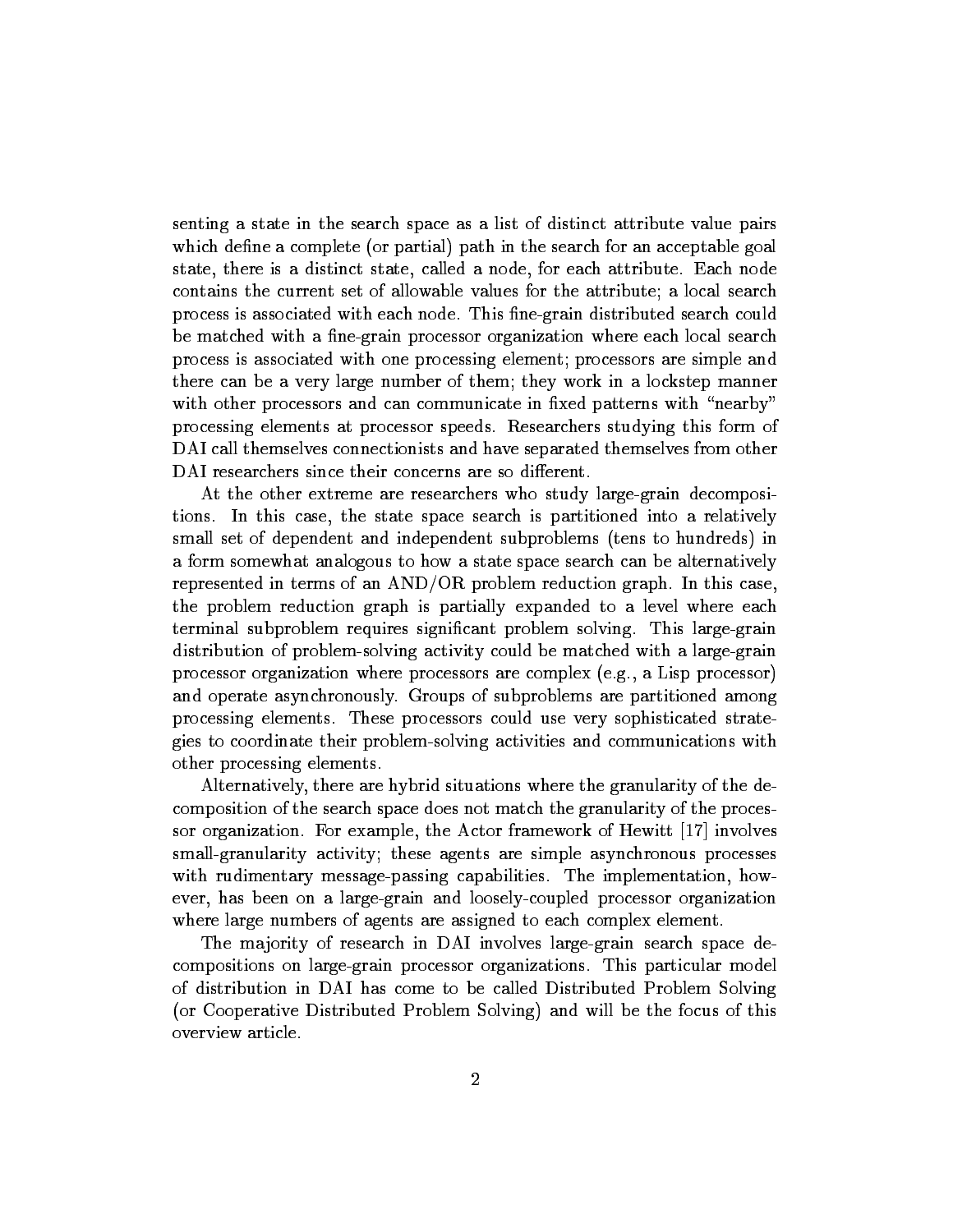#### Cooperative Distributed Problem Solving

Cooperative Distributed Problem-Solving (CDPS) networks are broadly defined as loosely-coupled distributed networks of semi-autonomous problemsolving nodes that perform sophisticated problem solving and cooperatively interact with other nodes to solve a single problem - Nodes cooperatively solve a problem by individually solving subproblems (that are possibly interdependent and overlapping) and integrating the subproblem solutions into an overall solution- Solution integration does not require that the solution is completely represented at any one node; in some situations, components of the solution could be distributed across the network integrated only by their mutual consistency- Due to the distribution of expertise and information in the network often a node cannot completely solve a subproblem without as sistance from other nodes- In the face of limited communication bandwidth this leads to a local problem-solving strategy where nodes "do the best they can with available cooperate cooperate by generating and exchange ing tentative and partial results with each other until su cient information has been exchanged to construct mutually consistent, complete solutions to the local subproblems.

In a CDPS network, each node can modify its behavior as circumstances change and can plan its own communication and cooperation strategies with other nodes- Nodes operate asynchronously and in parallel with other nodes constrained by inherent bandwidth limitations of the communication medium or by the high computational costs of packaging and assimilating information to be sent and received among nodes.

<u> CDPS die die regeneralisie in die distributed processing</u>. Die distributed by processing network typically has multiple disparate tasks executing concur rently in this case the network-shared access to physical or information or information  $\mathcal{L}$ resources is the main reason for interaction among tasks- The goal is to pre serve the illusion that each task is executing alone on a dedicated system by having the network-operating system hide the resource-sharing interactions and contrast the network- in the network- in the network-problems of the  $\pi$ procedures in CDPS networks work together to solve a single problem- These procedures are explicitly aware of the distribution of the network components like CDPS networks, where cooperation among nodes is crucial to developing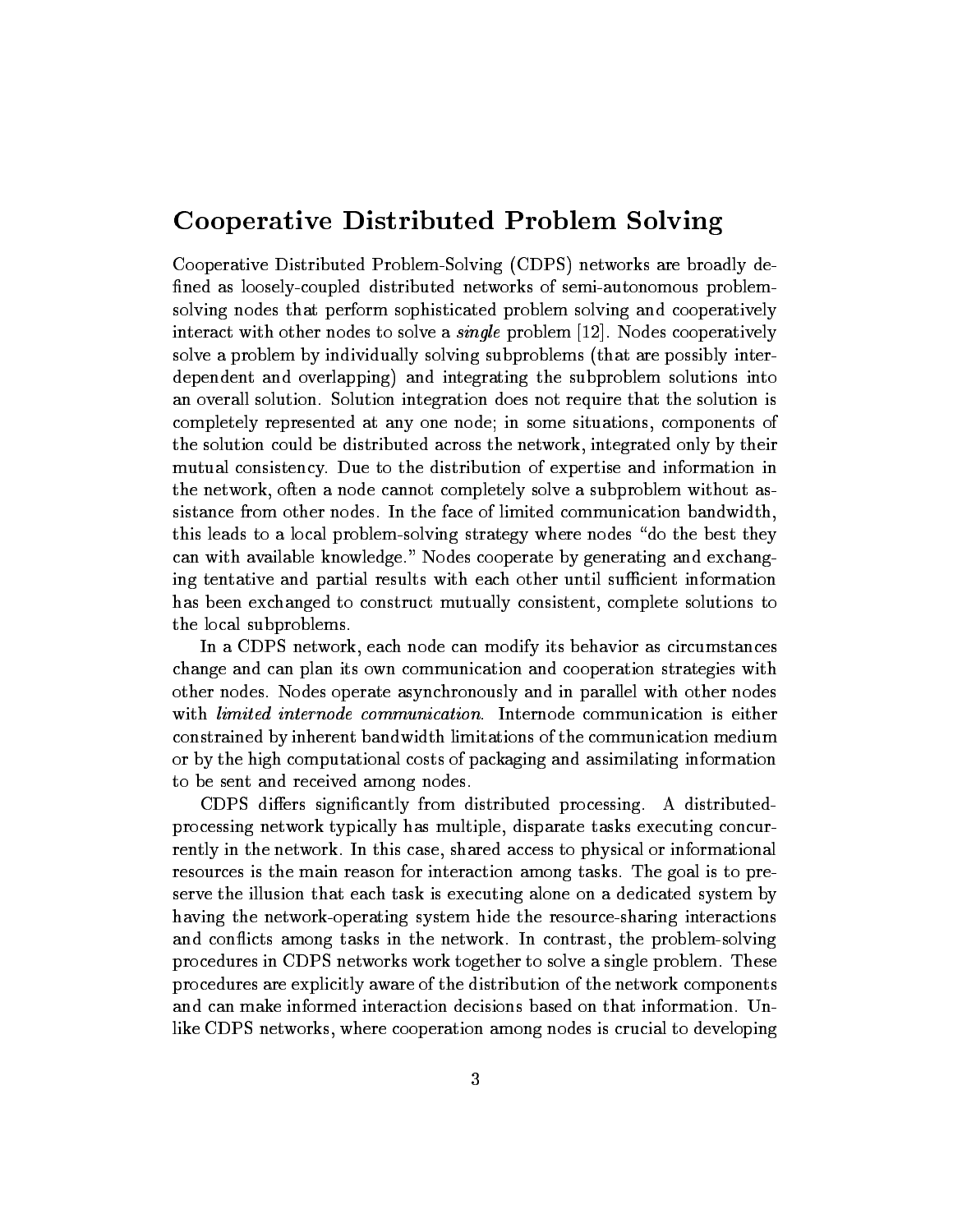a solution, the nodes in traditional distributed-processing applications rarely need the assistance of another node in carrying out their problemsolving functions.

CDPS has become an important research focus in DAI for several rea sons- First advances in hardware technology for processor construction and for processor communication make it possible to connect large numbers of sophisticated, yet inexpensive, processing units that execute asynchronously. The use of interconnected processors can be a cost-effective means of providing the computational cycles required by AI applications- A range of connection structures are possible from a very tight coupling of processors through shared or distributed memory to a more loose coupling of proces sors through a local area communication network to a very loose coupling of geographically distributed processors through a longhaul communication network.

Second, there are many AI applications that are inherently distributed. The applications may be spatially distributed, such as interpreting and integrating data from spatially distributed sensors or controlling a set of robots that work together on a factory oor- The applications may be function ally distributed, as when bringing together a number of specialized medicaldiagnosis systems on a particularly diagnosis on a particularly a sophistic case of  $\alpha$ cated architectural expert system composed of individual experts for struc tural engineering electrical wiring room layout etc. The processions may provide the complete  $\mathcal{L}$ be temporally distributed (pipelined), as in a factory application where there is a production line consisting of a number of work areas each with an expert system responsible for scheduling orders- A problemsolving architecture that matches the distribution of data, expertise, and processing power has significant advantages over a single, monolithic, centralized process in terms of processing and communication e ciency reliability and realtime respon siveness.

Third, the ability to structure a complex problem into relatively selfcontained processing modules leads to systems that are easier to build, debug, and maintain than a single monolithic module and that are more resilient to software and hardware errors.

Finally, understanding the process of CDPS is an important goal in its own right- It is possible that the development of CDPS networks may serve the same validating role to theories of sociology, management, and organizational theory as the development of AI systems have served to theories of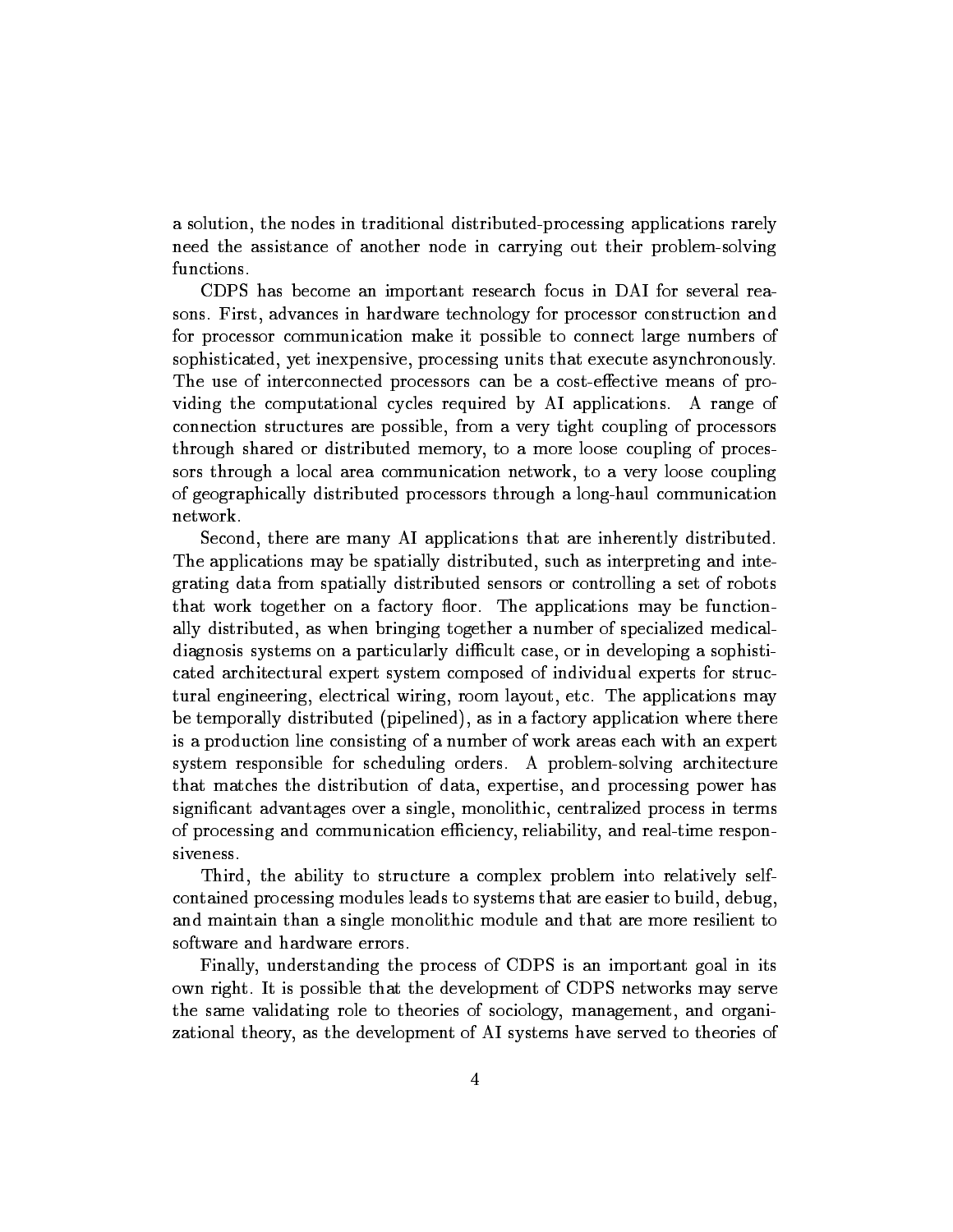problem solving and intelligence in linguistics, psychology, and philosophy.

# Issues in Cooperative Distributed Problem Solv ing

The major intellectual issues in CDPS, and more generally in DAI, arise when it is not possible to decompose problem solving into a set of subproblems so that there is a perfect fit between where information, expertise, processing, and communication capabilities lie in the processor network and the compu tational needs for eectively solving each subproblem- An additional issue that can arise in the structuring of CDPS architectures is the requirement for high reliability.

In the best of all possible worlds, problem solving would be decomposed into a fixed set of independent subproblems with each requiring approximately the same amount of computation; the associated processor organization would have exactly the same numbers of processors as subproblems so that each subproblem could be assigned to a unique processor; each processor would also have the requisite processing capabilities information and expertise so that each subproblem could be solved completely based only on local problem solving- This type of optimal decomposition would keep all the processors busy doing eective problem solving- Unfortunately it is very dimensions to change alone in that exhibit such a community such an optimal such an optimal mapping between the problemsolving decomposition and the processor or ganization- In most applications the mapping leads to situations where one or more of the following is true: 1) there are more subproblems than processors, subproblems require different amounts of computation to solve and new subproblems may be created during problem solving; 2) subproblems on different nodes are interdependent, requiring nodes to coordinate their local problem solving so that consistent solutions will be constructed; 3) information and expertise is distributed in the network so that some pro cessor actual anti-cameration or experience to completely solve and the completely solve and subproblem locally and the cost of transferring all the necessary expertise and information to the appropriate node is prohibitively expensive in terms of time delay due to limited communication bandwidth; and  $4)$  significant amounts of computation and communication are required to synthesize an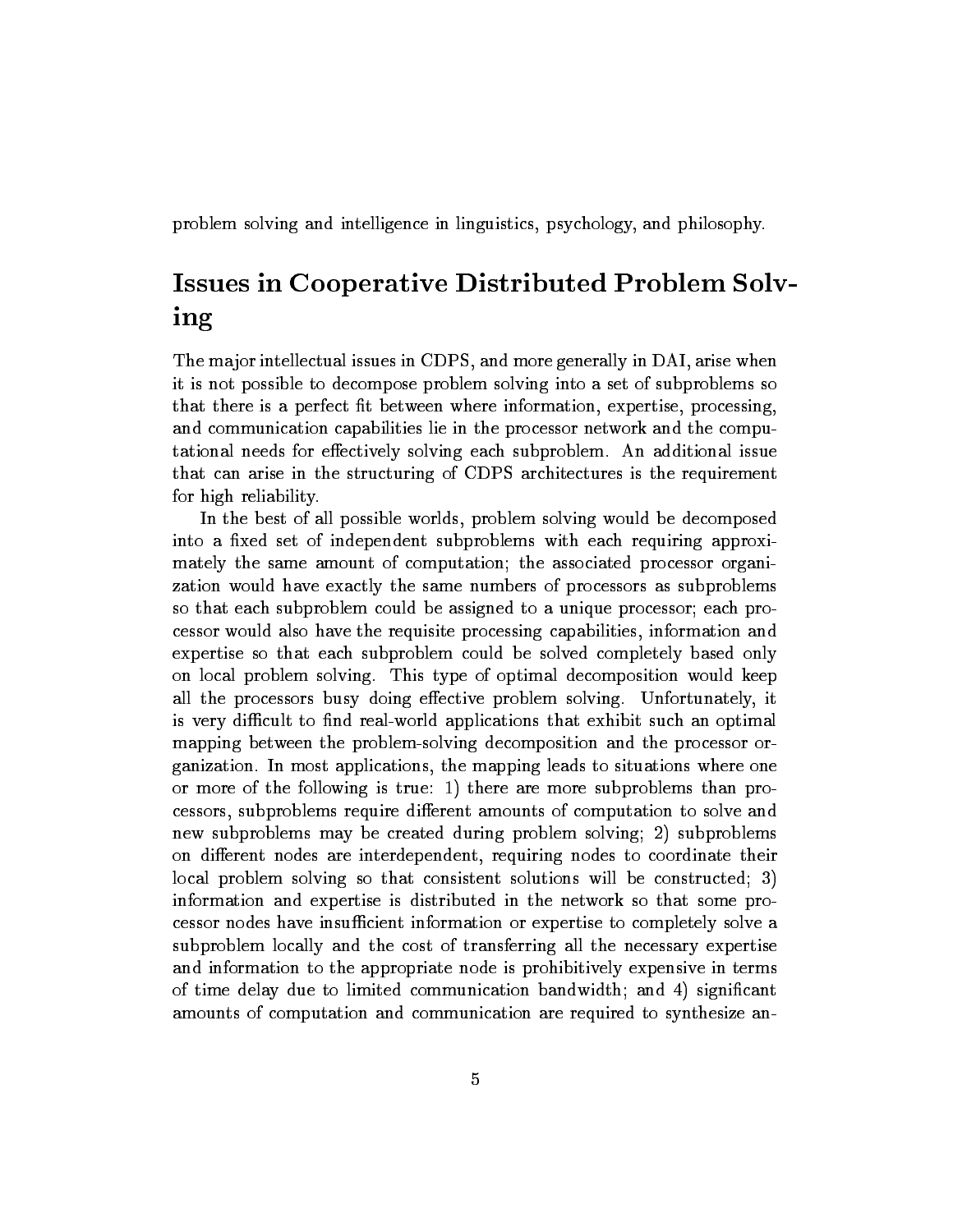swers from the individual subproblem solutions and distribute these answers to the appropriate nodes, it is indicated these is these issues specifically to and 2, consider a simple distributed search.

The example problem is a planning task where the initial state is  $W<sub>O</sub>$  and the goal state is defined in terms of the following predicates:  $A(x) \wedge B(y) \wedge$  $C(u) \wedge D(v) \wedge E(w)$ ; there is also the constraint that the  $x + y = z$ , where z is a constant-definition of the network is initially constant in the network is in the network is in the network is in wo and there is such the subset of the subset at each node to solve any of the subgoals-If we are to solve subgoals  $A(x)$  and  $B(y)$  on separate nodes in the network, then we have to make sure that the separately derived solution of  $x_i$  for  $A(x)$ on node<sub>k</sub> and solution  $y_j$  for  $B(y)$  on node<sub>l</sub> are compatible; solutions can be incompatible because either the simultaneous achievement of  $A(x_i)$  and  $B(y_i)$  leads to world states that cannot be merged into a consistent world state or because  $x_i$  ,  $y_i$  / and recognition of incompatible solutions to subgoals is di cult because of limited communication bandwidth which may make it impossible to transmit all the changes to the world state required in achieving subgoals on one node to all other nodes with interacting subgoals-A cooperative strategy employing limited communication would be for nodes to exchange an abstracted view of the changes to their world states so that an incompatible world state could be recognized without significant communication or some type of exchange of high-level partial results by nodes during problem solving could be developed so that incompatibilities could be recognized early and without much communication  $[4]$ .

The problem of guaranteeing that the constraint  $x+y = z$  is met, makes it diacult to solve these subgoals independently for similarly for any operators. recognition of constraint violations may require less communication because they often do not involve a lot of state information- As with sequential search these constraints can also be used to reduce search by constraint propagation-For example, if a result of partial problem solving of nodel working on  $A(x)$ can bound x such that  $x_l \leq x \leq x_u$ , then this bound, if transmitted to node<sub>k</sub> working on  $B(y)$  will speed up processing since  $(z - x_i) \leq y \leq (z - x_u)$ .

Another major issue involves effectively searching the goal tree in parallel; the development of a distributed schedule for the ordering of the achievement of subgoals on individual nodes is also complicated by limited communica tion- In order to perform the distributed search e ciently the distributed schedule must take the following factors into account: the potential for parallelism, the current tasks being performed by nodes, and interdependencies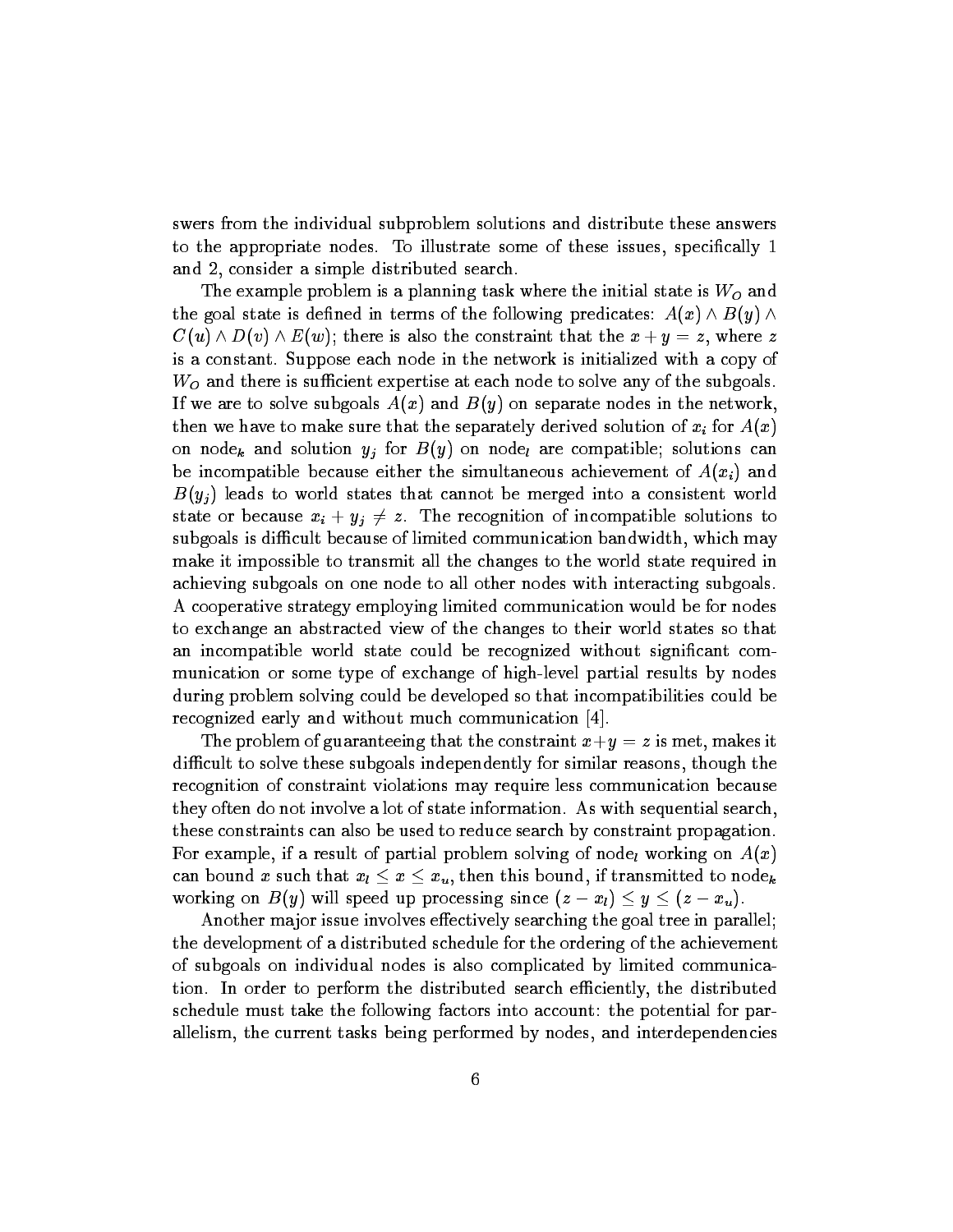among solution subgoals- substanting support support and the subgoals A C and the subgoals A C and the subgoal  $\equiv$  to accurate which and  $\mu$  and E to achieve  $\equiv$  to achieve where  $\mu$  denotes  $\mu$  $\mathbf{M}$  are interacting through constraints-instance through constraints-instance the solution  $\mathbf{M}$ to subgoal  $A$  was both more constraining and faster to compute, then an appropriate scheduling strategy would be for node<sub>1</sub> to first do subgoal  $A$  and node- to rst do subgoal D such that when node- starts to work on subgoal  $B$ , it will be able to solve it within the constraints defined by the solution to subgoal as strategy has two multiples it avoids unnecessary work in achieving subgoals in ways that will eventually be incompatible, and it makes the search for a solution to the constrained subgoals (in this case, subgoal B more e cient- Thus if the distributed scheduler can recognize potential interactions among subgoals and there is some freedom about the order in which subgoals can be achieved a more e cient search can be con addition-dependence in distributed scheduling exemplified by the previous contract  $\mathcal{A}$ example is the avoidance of redundant computation e-g- both nodes have E as a subgoal to achieve- Again avoiding redundant computation poses a problem but also opportunities- in the opportunities- and the opportunities in the opportunities of load balancing since there is more than one node that can perform a compu tation; higher reliability, since if one node fails there is still a possibility that the solution to its subgoals could be derived at another node; and, increased parallelism if nodes having the same subgoals pursue different approaches to  $\mathcal{F}$  . For example if subscription if subgoal  $\mathcal{F}$  , that if such an output  $\mathcal{F}$  and  $\mathcal{F}$ solve, could be further decomposed so it can be achieved by either solving subgoal  $E1$  or subgoal  $E2$ , then disjunctive parallelism speedup could be achieved if node 1 attempts to solve E by solving  $E1$  while node 2 solves E by solving  $E2$ .

The requirement for determining whether a consistent and optimal set of solutions to the top-level subgoals has been constructed also presents problems in a distribution setting. Thus far we have the setting-setting-problems, in our discussions, but often there are additional parameters associated with goals such as conditions on the answer or the amount of resources used- the amount of  $\mathcal{L}$ concerns for optimality require the termination criterion to closely look at what alternative solutions to goals have already been explored, what options can be further explored, and what the potential quality is of these alternatives-the distributive distributive decisions distributively distributively with the contract of the contract of access to all the details of the current state of the network search.

The problem of effectively dealing with subgoal interactions becomes even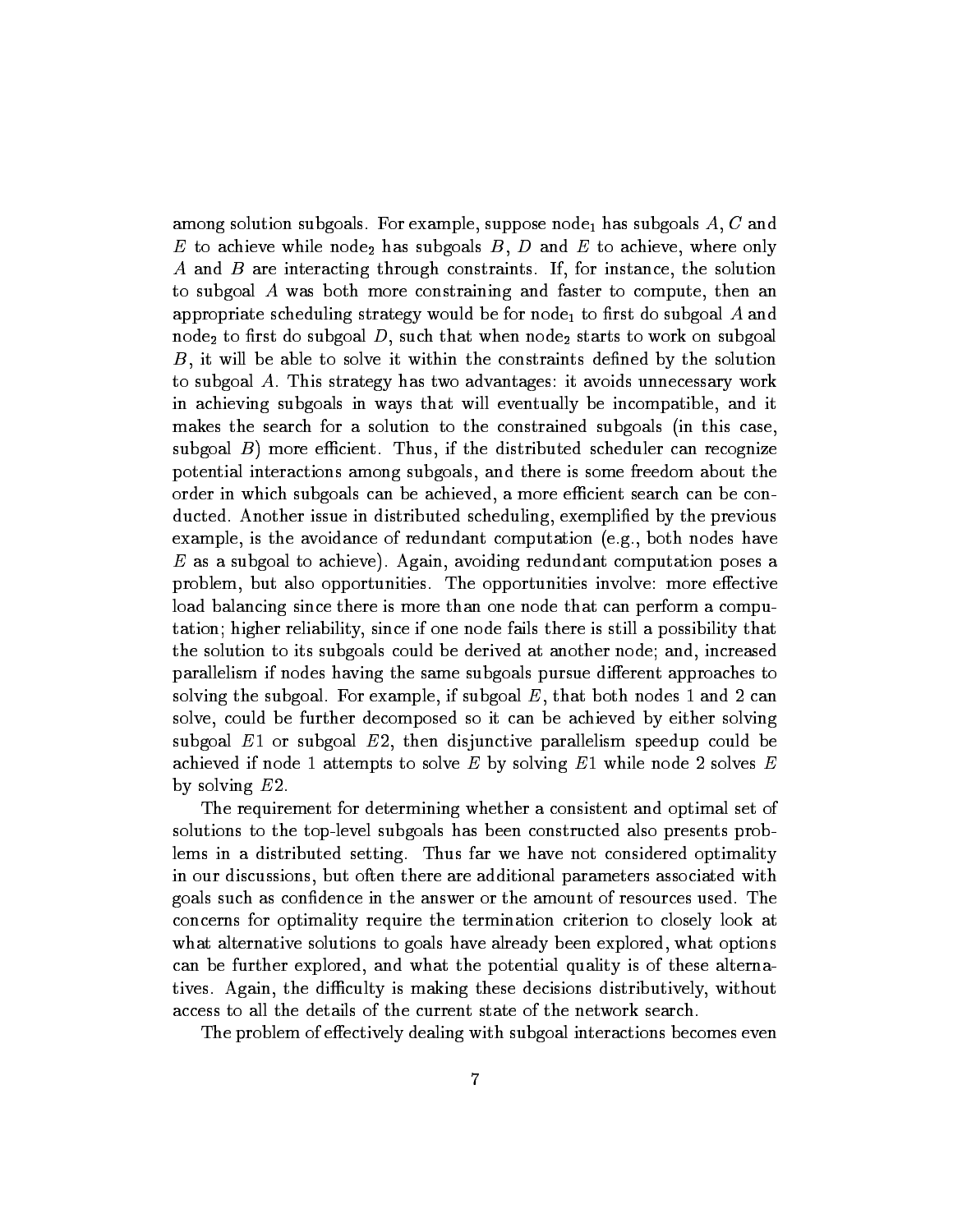more complex when operators on different nodes generate conflicting solutions to the same or interacting subgoals because of differences in their underlying world view- These dierences can arise when nodes have the same long-term knowledge and problem-solving strategies, but have access to dierent input data- For example nodes that get their input data as a result of sensors could have different data due to sensor error or due to sensors being more or less sensitive to phenomena in the environment be cause of their geographical placement (one sensor cannot observe a vehicle moving because it is blocked by a mountain) or because of different sensor types particularies versus radium plumbas also arise also arise also arise may also arrived also provided also use different sets of operators which have inconsistent long-term knowledge or different problem-solving strategies that lead to alternative parts of the search space being examined- For example in a multicriteria problem such as building design where criteria for a successful design involves both struc tural safety and cost considerations, one node could have long-term knowledge that emphasizes criteria that generate solutions where the building is very safe, while another node's long-term knowledge may emphasize criteria that lead to buildings that are very cheap to construct- Another example is where one node's control strategy emphasizes getting an acceptable solution quickly while the other nodes and compliances getting the optimal answer-case  $\sim$ final example, which combines issues of inconsistency in both long-term and short-term knowledge would be in cooperative medical diagnosis, where each expert will try to diagnose the illness in terms of its area of specialized med ical knowledge (long-term knowledge) and in terms of cases it has recently seen (short-term knowledge).

From this "simple" example, we can get some insight into the issues that arise when the mapping between the problem decomposition and processor organization is not optimal- Thus the importance placed on CDPS research on the development of the following capabilities

• Distributed network control protocols — This involves dynamically assigning newly generated subproblems to appropriate agents, reorganizing the assignments of subproblems to agents in the face of changing workloads and processor/communication configurations and scheduling of local subproblems on each agent so that concerns for e cient net work problem solving are integrated with the cient local problem solving are integrated with the cient local problem of exceptions of exceptions of exceptions of exceptions of exceptions of exceptions of exceptions of exce solving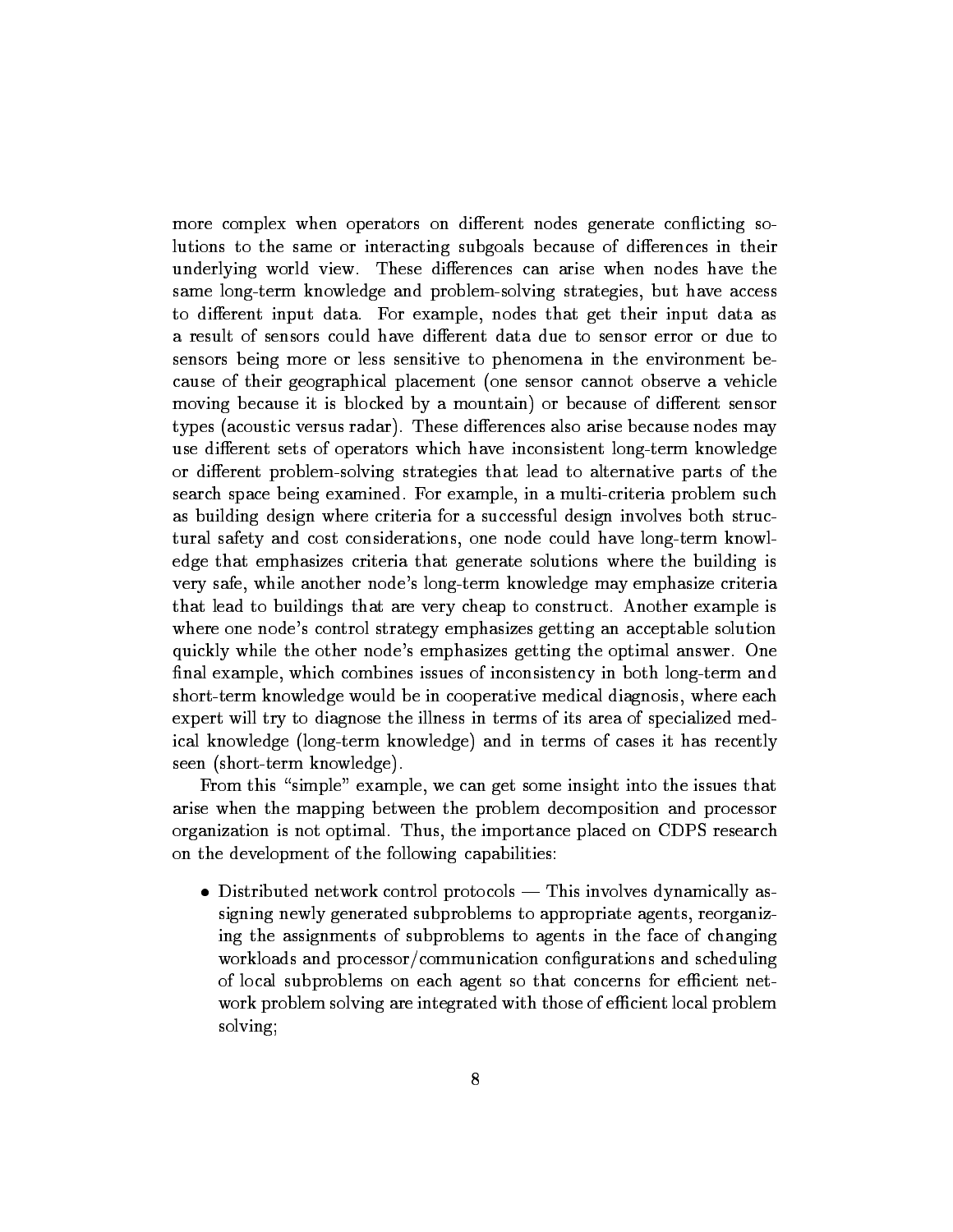- Protocols for cooperative problem solving among agents through sharing of information and expertise  $-$  This requires techniques for exploiting interdependencies among agents' subproblems to assist local problem solving so as to make up for incomplete and inconsistent in formation and expertise, and to speed up processing; it also involves techniques for resolving inconsistencies among both agents' short-term and long-term knowledge and beliefs; and
- Local problem-solving architectures that can effectively operate in a  $CDPS$  context  $-$  Agents must be able to accomplish reasonable problem solving in the face of possibly incomplete, inconsistent and out-ofdate information and expertise and to make informed communication decisions by requesting information that would be helpful and commu nicating information that is important to other agents- Additionally agents may be required to have a high-level model of their current and past problem solving and to make predictions about their future activ ity so as to provide information necessary for effective network control. Finally, effective network control may require agents to reorganize how they schedule and perform their local problem-solving tasks.

These techniques cannot depend on always having a highly detailed, consistent and up-to-date view of the state of local problem solving throughout the network  $[23]$  due to the lack of adequate communication bandwidth, the time delays introduced in end-to-end communication, the desire for these techniques to be robust in the face of hardware failures and the potential for significant decreases in exploitable parallelism in the network if the activities of agents are tightly sympathes that the techniques that have been the tech developed trade off lowered network communication for increased amounts of local computation- More computation occurs because the information required to make informed control decisions is not always available or upto date nor does the information being used always lead to correct or complete inferences this creates local problem solving ine ciency since more search is require to reach an acceptable answer or partial result-the control results search the local acceptability of answers inferences based on faulty or incomplete information will never lead to the generation of an incorrect answer- How ever in the case where there is insu cient local criteria to eliminate incorrect answers these incorrect results need to be eliminated as a result of network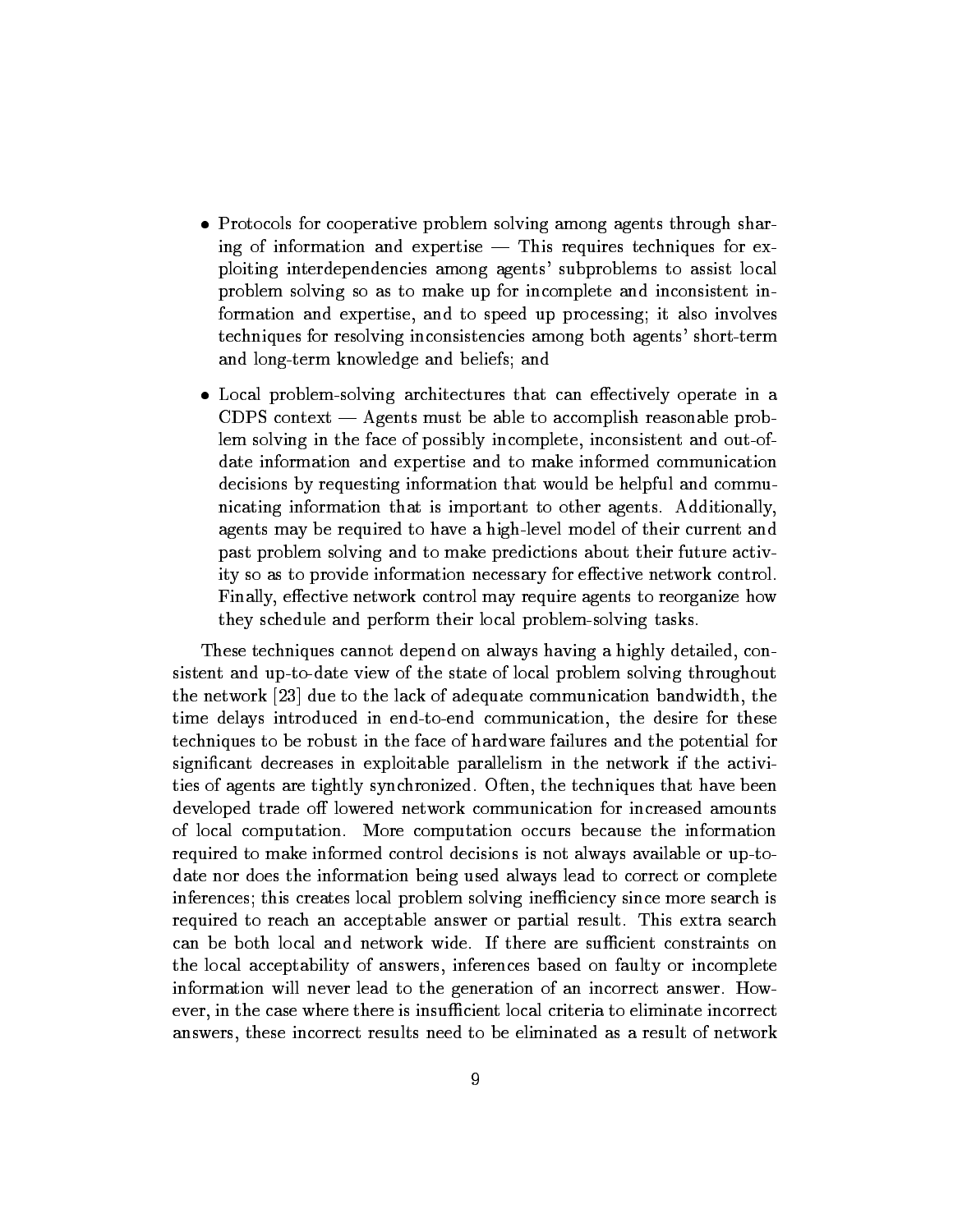problem solving thus local problem solving may be revised as a result of information received from a section of the other method used to trade off less communication for more local computation is to use more sophisticated local problemsolving techniques to enable agents to transmit a more informed and higher-level view of the consequences of their local problem, and also to give agents the ability to exploit their own information and that received from other agents more fully in their local problem solving-

In general, the approaches discussed above shift the emphasis from optimizing the e ciency of individual problemsolving activities to achieving an acceptable performance level (in terms of quality of the answer, the robustness of the system and requirements for communication and processor resources for the network as a whole- Implicit in this satis cing approach to network problem solving is the recognition that it is very different interesting in  $\mathcal{A}$ to create an optimal mapping throughout the lifetime of problem solving between the problem-solving decomposition and the processor organization.

#### State of the Art

Research in DAI is still very much in its infancy - Over the last ten years a certain level of understanding of important conceptual issues in structuring DAI systems has been developed, and a collection of interesting but rather disparate sets of approaches, frameworks, and specific techniques has been partially evaluated- To date a deep conceptual or theoretical framework for comparing alternative approaches has not been developed- not been developed alternative approaches often make different and highly specific assumptions about the underlying problem-solving structure and processor organization, so it is difculture or remainst to copies with a common the slightly dimensional problems- are not as more positive viewpoint, DAI research has developed the following important concepts for the design of DAI systems.

- Organizational structuring The use of prede ned roles and commu nication patterns for agents as a way of organizing problem solving-Organizational structuring reduces the complexity of agents' control problem solving by constraining the range of dynamic control deci sions- A balance can be achieved so that coordination requires less overhead but still leads to acceptable, though not necessarily optimal, network problemsolving performance-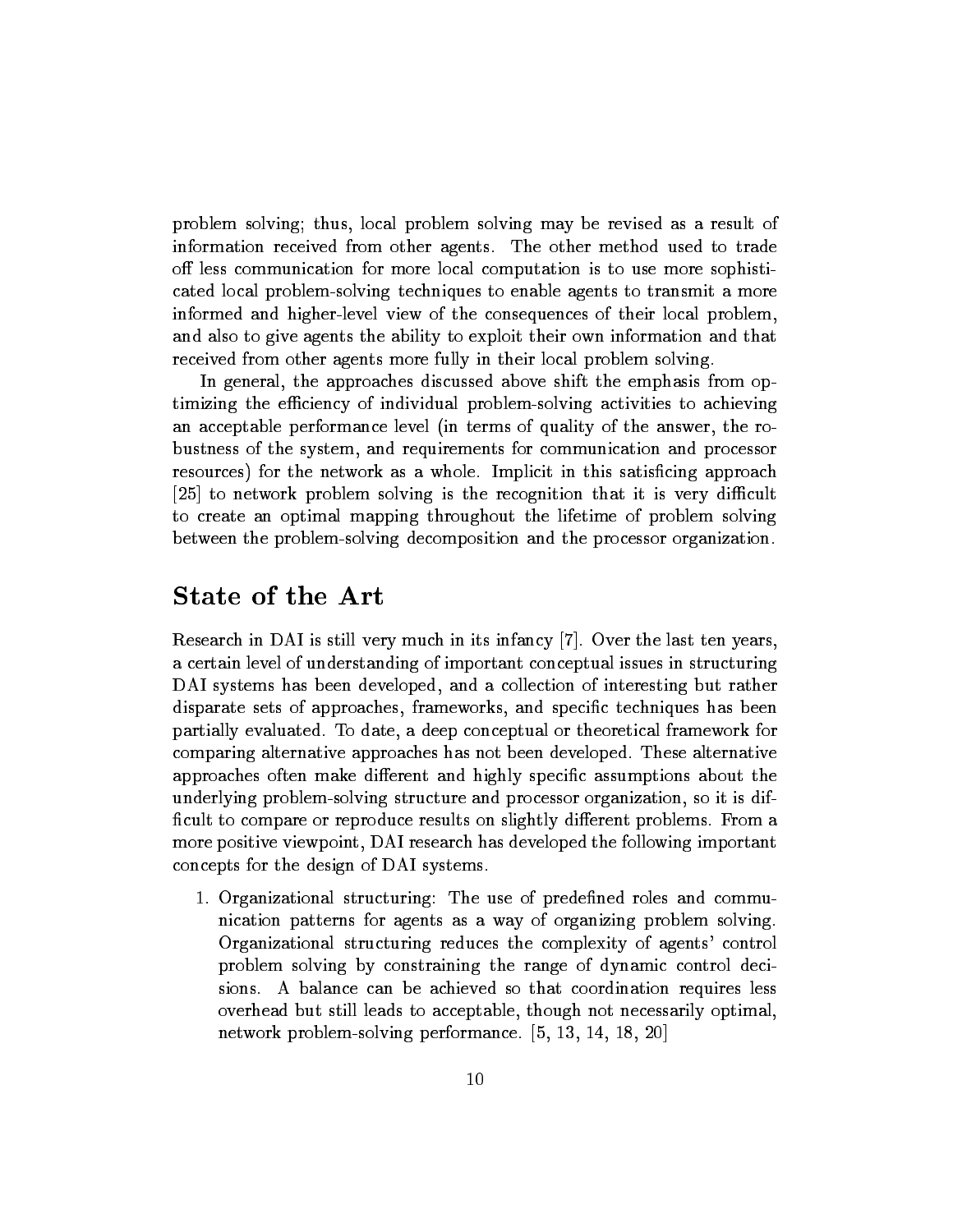- Negotiation The use of a cooperative dialogue among agents to re solve the uncertainty and incompleteness of an agent's knowledge base. These are highly-directed dialogues that attempt to minimize the communication necessary to arrive at consistent solutions to interdependent subproblems and implement network control-  
  $28, 29$
- Tolerance of inconsistency An agents problem solving is structured to operate with local knowledge bases that can be incomplete, inconsistent and outofdate- Error resolution is an integral part of network problem solving and agents do the best they can with their current information-
- -sophisticated local control The more sophisticated and more sophisticated and more sophisticated and more sophisticated and its problem-solving plans, the status of its beliefs, and the implications of its actions on other agents' plans and beliefs, the easier it is to achieve coordinated behavior among agents- A corollary of this viewpoint is the importance of the interplay between local and network control in order to achieve eective network problem solving-
- Reasoning about other agents To make informed problemsolving and control decisions, an agent needs to be able to acquire, represent, and use beliefs and intentions of other agents- experience and  $\sim$  . In the set

These five concepts are interrelated and aspects of each appear in most DAI architectures- They lay the groundwork for future systems and research in DAI.

DAI seems very appropriate to the next generation of applications and computing organizations that are now in the planning stages- These appli cations will be structured as complex, distributed problem-solving systems in which both man and machine are participants- This next generation of systems will also provide challenges to DAI researchers since they will be het erogeneous, be required to operate under both soft and hard deadlines, need to be robust and may be very large- man man raised by these requirements of the internal contracts of the second have barely been touched in DAI research- Thus there are many exciting research and implementation challenges facing DAI researchers, such as creating real-world systems that exploit existing ideas, developing conceptual frameworks that integrate the experiences gained already, and expanding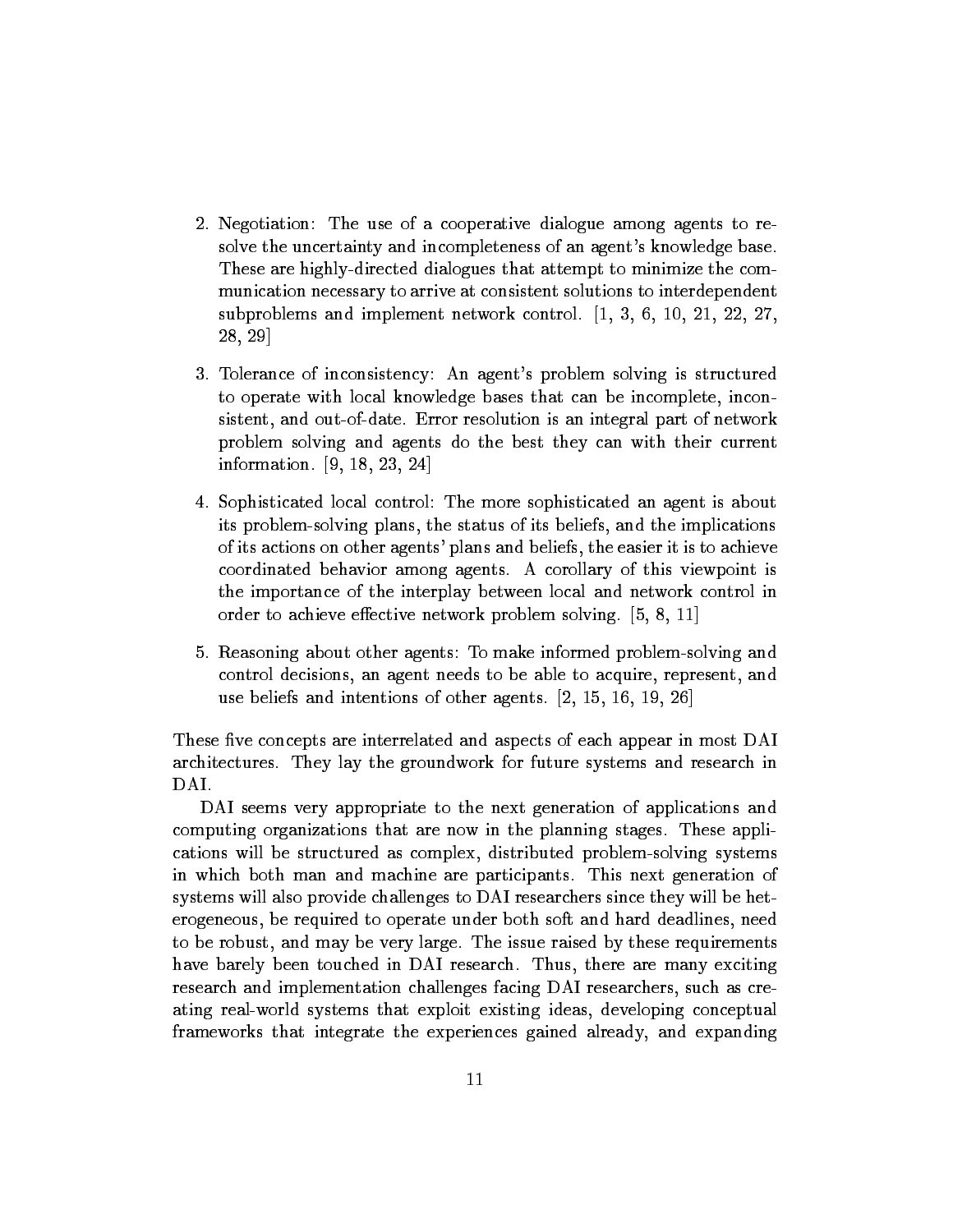our research focus to include the problems faced by this next generation of applications-

### Acknowledgments

I want to acknowledge the importance of my collaborative research with col leagues in shaping the views expressed in this paper- Each of my colleagues has contributed important insights, beginning with my first published article on DAI with Lee Erman, through the long-term joint research efforts with Daniel Corkill and Edmund Durfee, and continuing in my recent work with Susan Conry, Robert Meyer, Kazuhiro Kuwabara, Keith Decker, Susan Lander, Brigitte Maître, and Hassan Lâasri.

### References

- Stephanie Cammarata David McArthur and Randall Steeb- Strate gies of cooperation in distributed problem solving- In Proceedings of the Eighth International Joint Conference on Arti-cial Intelligence pages 767-770, Karlsruhe, Federal Republic of Germany, August 1983. Also published in Readings in Distributed Arti-cial Intel ligence Alan H- Bond and Les Gasser editors pages " Morgan Kaufmann --
- , and Hertograph and Hector Johnson Jacques and Hertograph and Hertograph and Hertograph and Hertograph and He mitment- In Proceedings of the National Conference on Arti-cial Intel  $ligence$ , pages  $410-415$ , Seattle, Washington, July 1987.
- , we have an our properties and victor and victor and and service and measurement of the service of the service of the service of the service of the service of the service of the service of the service of the service of th negotiation in distributed planning- on frame in Alan H-alan H-alan H-ala editors Readings in Distributed Arti-cial Intel ligence pages 
"
-Morgan Kaufmann, 1988.
- Daniel D- Corkill- Hierarchical planning in a distributed environment-In Proceedings of the Sixth International Joint Conference on Arti-cial  $Intelligence$ , pages  $168-175$ , Cambridge, Massachusetts, August 1979.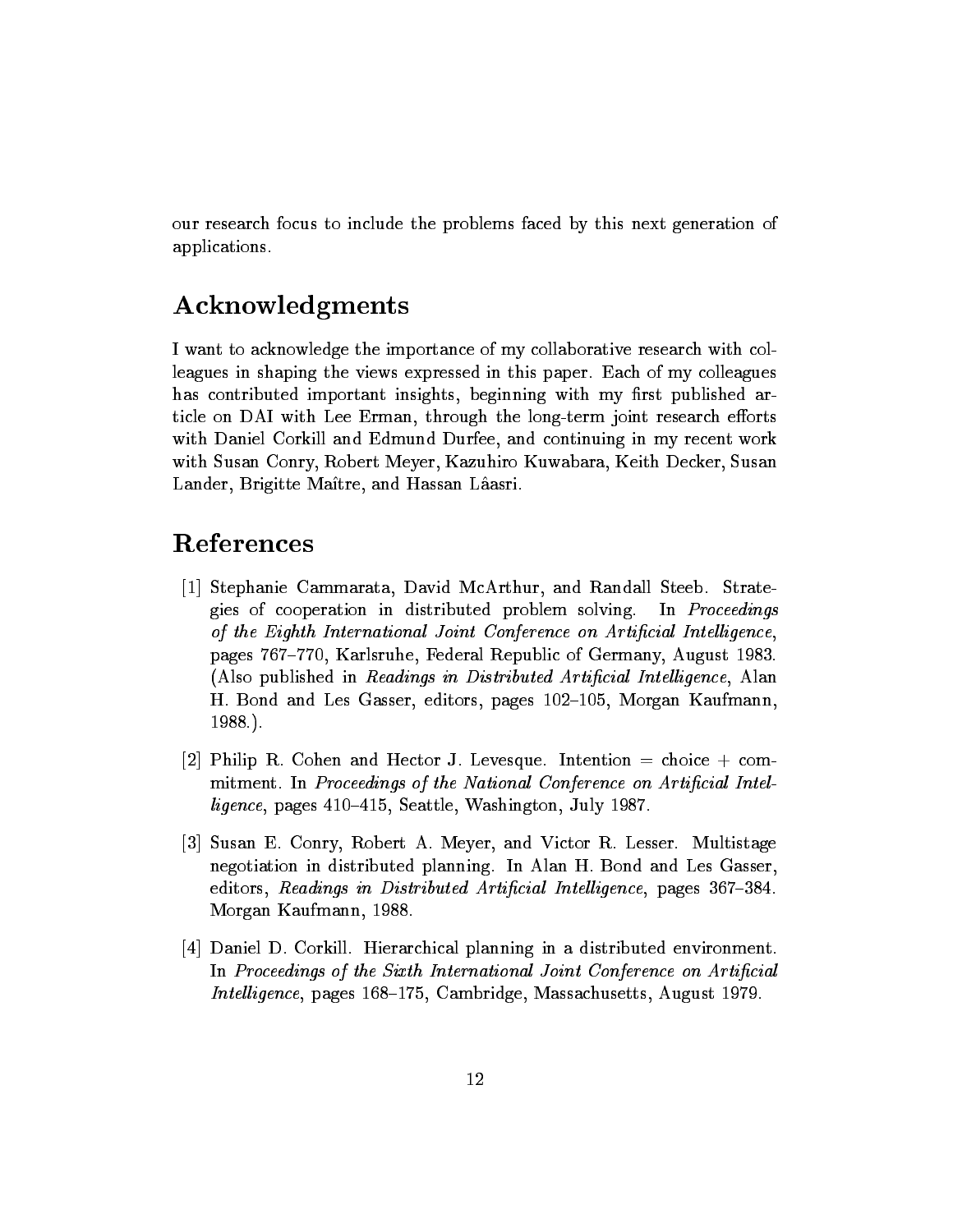- Daniel D- Corkill and Victor R- Lesser- The use of metalevel control for coordination in a distribution problem solving network-the coordination in  $\mathcal{L}_{\mathcal{A}}$ of the Eighth International Joint Conference on Arti-cial Intelligence pages 748–756, Karlsruhe, Federal Republic of Germany, August 1983. Also published in Computer Architectures for Arti-cial Intel ligence Ap plications Benjamin W- Wah and G-J- Li editors IEEE Computer Society Press, pages  $507-515$ , 1986).
- Randall Davis and Reid G- Smith- Negotiation as a metaphor for dis tributed problem solving-ligence pages in the solving-ligence pages of the solving-ligence pages in the solving-
- Keith S- Decker Edmund H- Durfee and Victor R- Lesser- Evaluating research in cooperative distributed problem solving- In Distributed Ar ti-cial Intelligence volume pages "- Pitman Publishing Ltd- London, England, 1989.
- Edmund H- Durfee and Victor R- Lesser- Using partial global plans to coordinate distributed problem solvers- In Proceedings of the Tenth International Joint Conference on Arti-cial Intel ligence pages " Milan Italy August - Also published in Readings in Distributed Arti-cial Intel ligence A- Bond and L- Gasser editors pages Morgan Kaufmann --
- Edmund H- Durfee and Victor R- Lesser- Predictability versus respon siveness. Coordinating problem solvers in dynamics domains- in district. ings of the National Conference on Arti-cial Intelligence pages " St- Paul Minnesota August -
- e die bestehend die deur de victor van die deel die stelling task decomposition of the second of the second of tion and allocation using particular planning- in Distribution is  $\mathcal{L}$ Intel ligence volume pages "- Pitman Publishing Ltd- London  $England$ , 1989.
- e die bestehend die Victor Roman victor Roman von Daniel D-V-Steinen von Daniel D-V-Steine der D-V-Steine von cooperation among communicating problem solvers- IEEE Transactions on computers clearly and increased are an increased published in Readings in Distributed Arti-cial Intel ligence A- Bond and L- Gasser editors, pages 268-284, Morgan Kaufmann, 1988).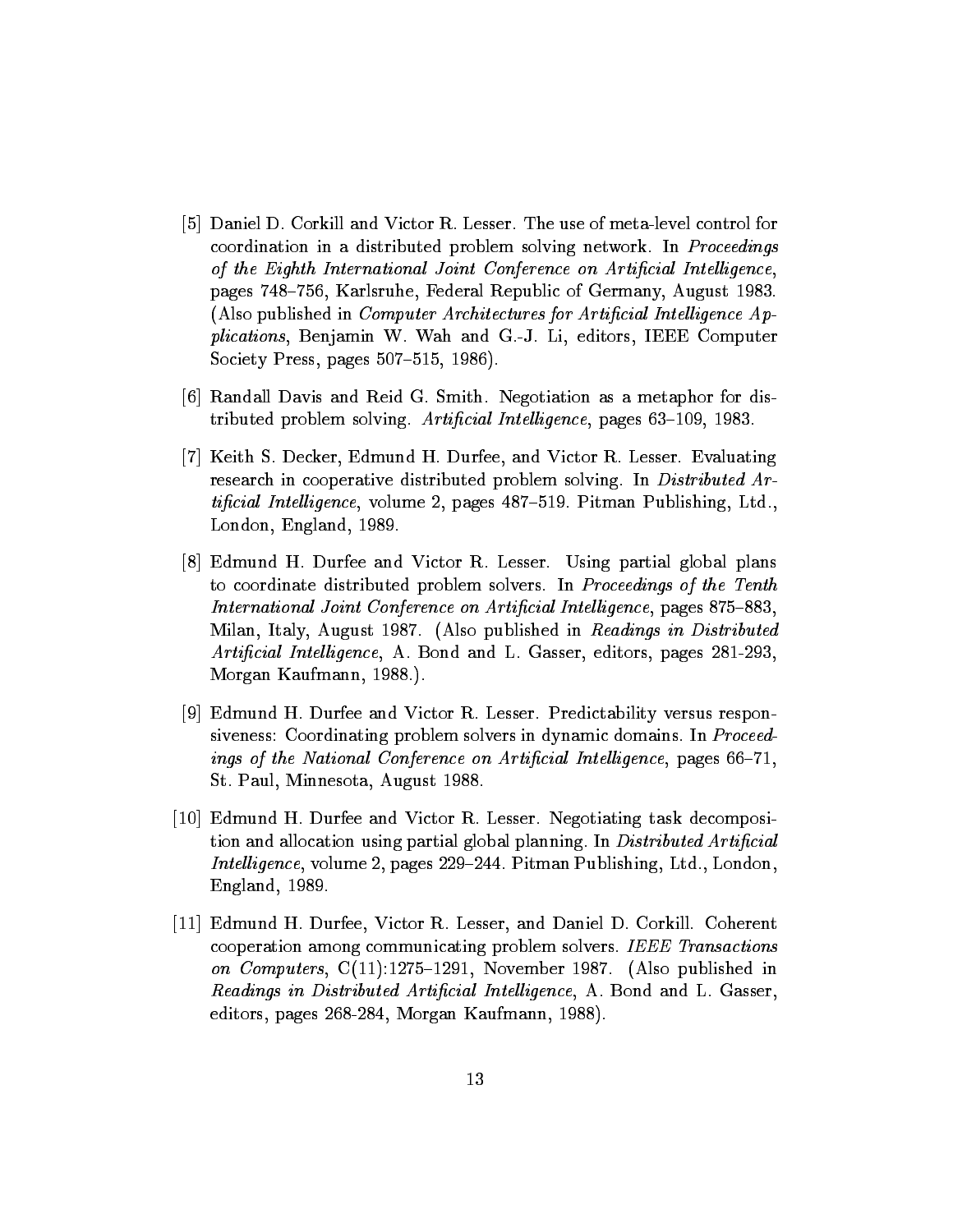- , and Daniel D-Corkiel D-Corkiel D-Corkiel D-Corkiel D-Corkiel D-Corkiel D-Corkiel D-Corkiel D-Corkiel D-Corkie cooperative distribution problem solving- iEEE Transactions on Know lines. edge and Data Engineering 
" March - Invited paper-
- Mark S- Fox- An organizational view of distributed systems- IEEE Transactions on Systems, Man, and Cybernetics,  $SMC-11(1):70-80$ , January - Also published in Readings in Distributed Arti-cial Intel ligence Alan H- Bond and Les Gasser editors pages " Morgan kaufmann - Annan - Annan - Annan - Annan - Annan - Annan - Annan - Annan - Annan - Annan - Annan - Annan - Ann
- Les Gasser Nicolas Rouquette Randall W- Hill and John Lieb- Repre senting and using organizational knowledge in distributed ai systems- In Distributed Arti-cial Intel ligence volume - Pitman London England 1989.
- Barbara J- Grosz and Candace L- Sidner- Discourse structure and the proper treatment of interruptions-interruptions-interruptions-interruptions-interruptions-interruptions-interr national Joint Conference on Arti-cial Intelligence pages 
"
 Los Angeles, California, August 1985.
- J- Y- Halpern and Yoram Moses- Knowledge and common knowledge in a distributed environment-burger and distributed environment-burger and distributed environment-burger and dis 1984.
- Carl Hewitt- Viewing control structures as patterns of passing messagesarticle intel ligence in the circuit contract of the contract of the contract of the contract of the contract o
- , and communications of the ACM and ACM and the ACM and ACM and ACM and ACM and ACM and ACM and ACM and ACM an " July - Also published in Readings in Distributed Arti-cial Intel ligence Alan H- Bond and Les Gasser editors pages 
" Morgan Kaufmann --
- Kurt Konolige- A deductive model of belief- In Proceedings of the Eighth International Joint Conference on Arti-cial Intel ligence pages 
" Karlsruhe, Federal Republic of Germany, August 1983.
- William A- Kornfeld and Carl E- Hewitt- The scienti c community metaphore-communications on Systems, Man and Systems Man and "

 January - Also published in Readings in Distributed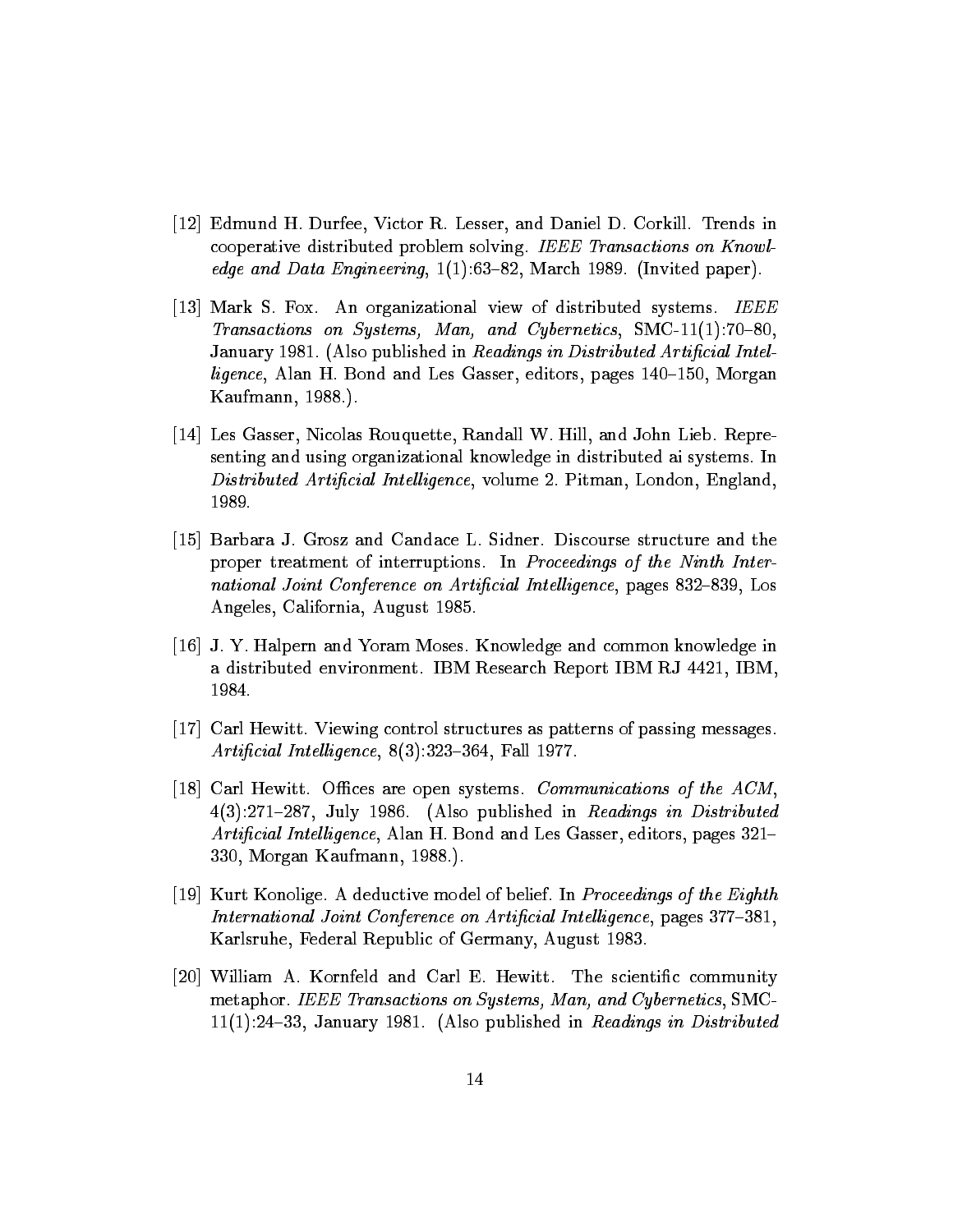Arti-cial Intel ligence Alan H- Bond and Les Gasser editors pages 
" Morgan Kaufmann --

- Kazuhiro Kuwabara and Victor R- Lesser- Extended protocol for mul tistage in proceedings of the the the third process of the the theory of the theory of the theory of the theory  $telligence \ Workshop, pages 129-161, 1989.$
- Susan Lander and Victor Lesser- Negotiation among cooperating ex perts- In Proceedings of the Distributed AI Workshop May -
- Victor R- Lesser and Daniel D- Corkill- Functionally accurate cooper ative distributions on  $\mathbf{H} = \mathbf{H} \mathbf{H}$  and  $\mathbf{H} = \mathbf{H} \mathbf{H}$  and  $\mathbf{H} = \mathbf{H} \mathbf{H}$  $Cybernetics$ , SMC-11(1):81-96, January 1981.
- Victor R- Lesser and Lee D- Erman- Distributed interpretation A model and experiment. IEEE Transactions on Computers,  $C-29(12):1144-$  December - Also published in Readings in Distributed Arti cial Intel ligence A- Bond and L- Gasser editors pages 
 Morgan kaufmann - Annan - Annan - Annan - Annan - Annan - Annan - Annan - Annan - Annan - Annan - Annan - Annan - Ann
- James G- March and Herbert A- Simon- Organizations- John Wiley # Sons, 1958.
- Stan Rosenschein- Reasoning about distributed action- AI Magazine 84:7, 1983.
- Arvind Sathi and Mark S- Fox- Constraintdirected negotiation of re source reallocations-between  $\mathbf I$  in Distributed Articles and  $\mathbf I$ pages and and management and manufacturing and control
- rei contract net protocol de contract net protocol Highler communication and the communication of the communication and control in a distributed problem solver- IEEE Transactions on Com puters,  $C-29(12):1104-1113$ , December 1980.
- Katia Sycara- Resolving goal conicts via negotiation- In Proceedings of the National Conference on Arti-cial Intelligence pages " St-Paul, Minnesota, August 1988.
- David Waltz- Understanding line drawings of scenes with shadows- In Patrick Winston, editor, The Psychology of Computer Vision, pages 19– - McGrawHill -